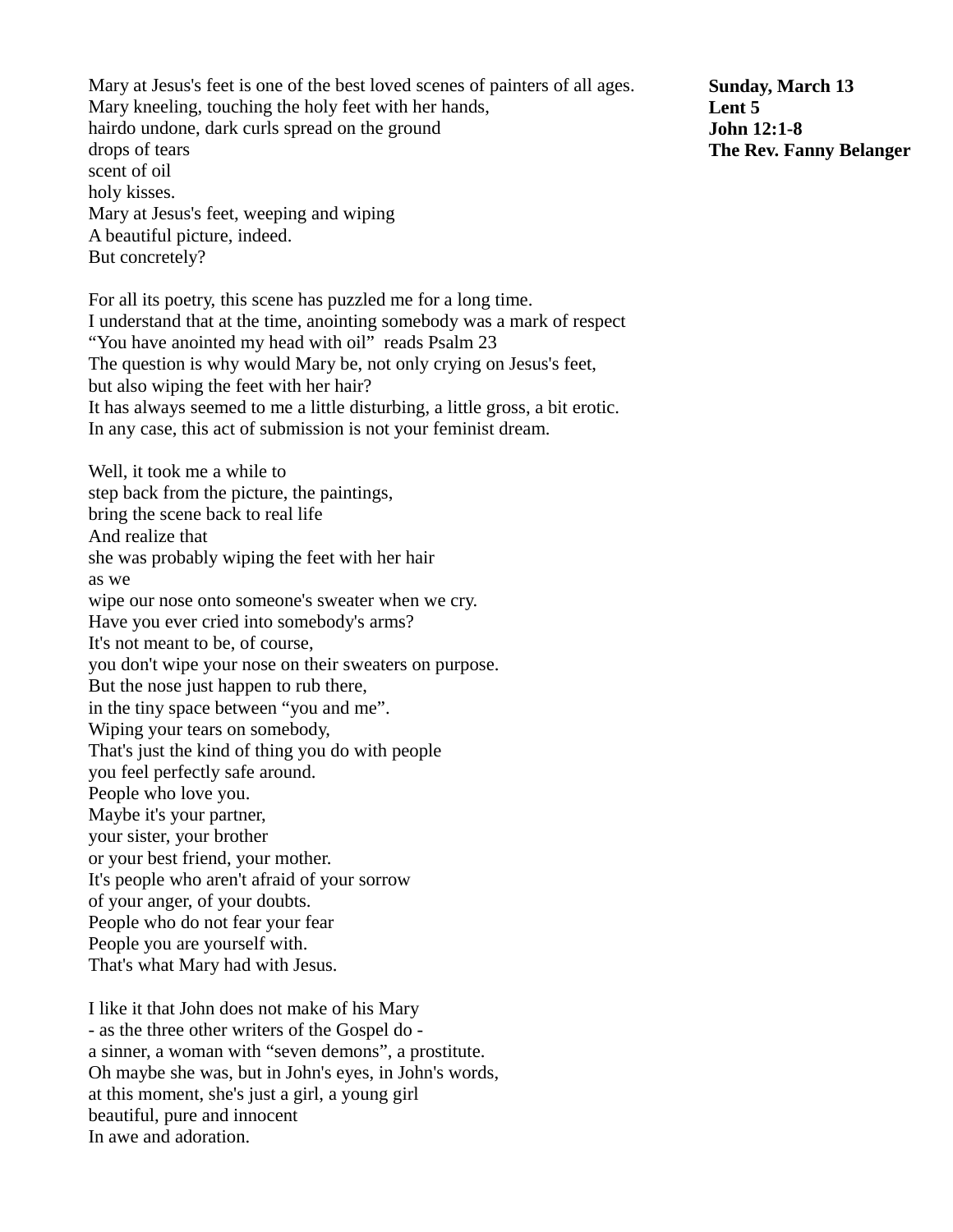As for me, I like to think of Mary as the little sister. Sixteen, seventeen years old. The little sister of this strange recurring brotherhood of Lazarus, Martha and Mary. Martha, the can do woman, responsible, reliable and always busy banging pots in the kitchen (You know, the one from the parable "Martha and Mary") Lazarus is the older brother who is in charge of the family after the parents passed away and that's why his own passing away was so terrible. Without Jesus's intervention, the girls would have been left on their own devices like the two orphans they already are Mary is the little sister. Mary wakes up at night to watch the stars Mary talks to the birds and she writes poems Mary forgets the kettle on the stove. She is the mystic – maybe but I also think she is the little dreamer. And of course, she is a little in love with Jesus. I mean: why would not she? So Mary as everybody is having this big time conversation around the table as Lazarus recounts his unbelievable spiritual experience, passing from this world to another, as the big sister is making a fuss serving dishes Mary, the unnoticed, uncounted for, clumsy dreamy baby sister acts out falls at Jesus's feet

and pours her heart as a holy perfume at his feet.

It could be an anecdote

It could be this kind of story that are all together precious and delightful and a little silly Like when you pass your phone around between relatives and friends to show the cuteness around Pictures of pets, of grand children, making faces, sending kisses. And yet, yet this anecdote, "You remember when the little sister fell at the prophet's feet?" Yet this anecdote the Gospel chooses to tell with it a whole different story A story so important That all of them, Matthew, Mark, Luke and John will tell it. Because Jesus himself promises that *Mary's gesture will be remembered throughout all ages (Matthew 26-13)* This gesture of adoration, of "not knowing what to do to show you how much you care". Although she probably does not know Jesus is about to die, Mary knows that something very bad is going on for Jesus and she wants to honor him to offer a tender gesture, a gesture of respect,

and then she's overwhelmed with grief and she cannot stop crying.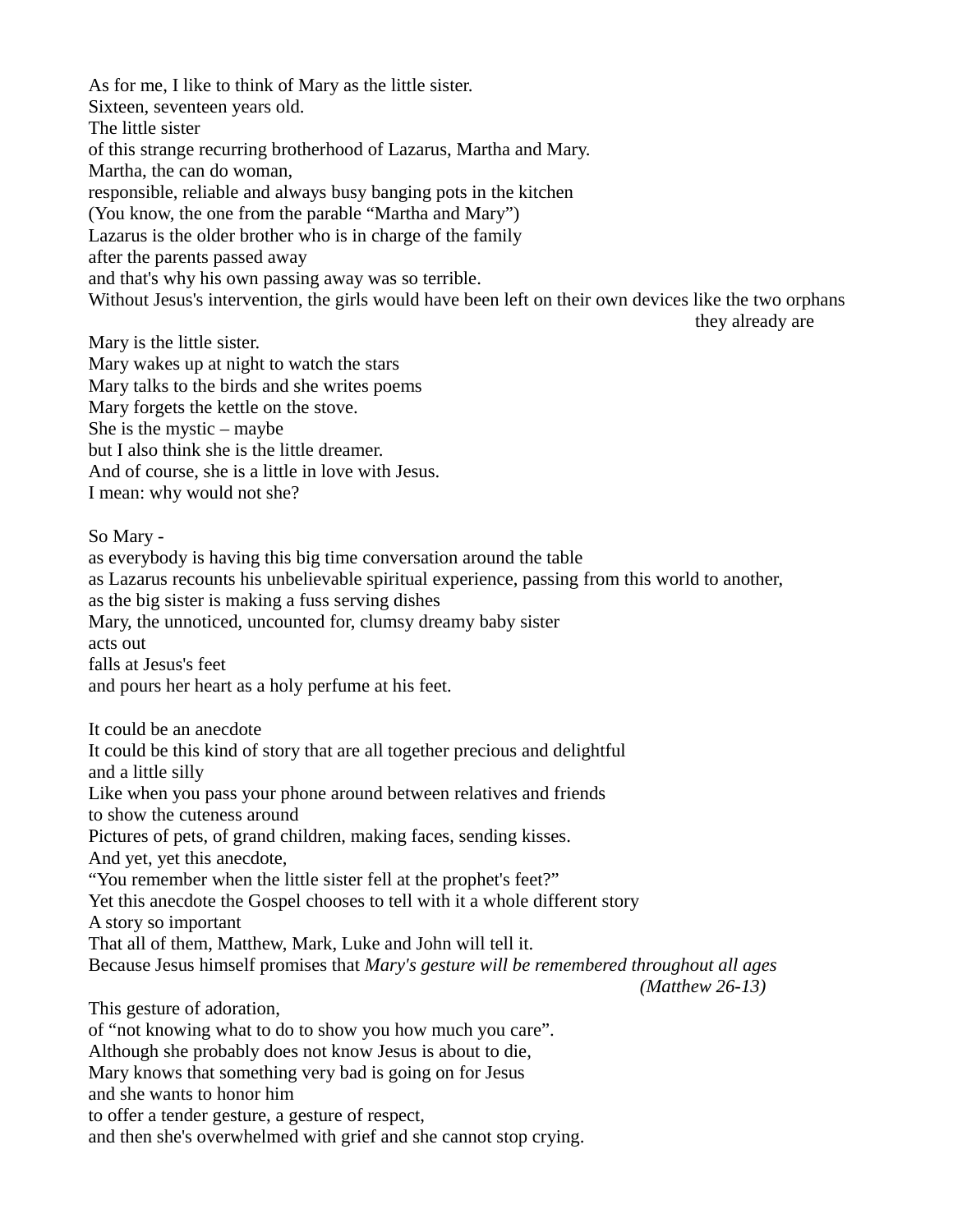Jesus. What did he think about it? Was he troubled, embarrassed to be adored that way? Although at some point in John's Gospel, Jesus starts claiming that the Father and he are one He never asked to be worshiped. And I can't imagine him the chaste, the prayerful, the man of God not being a bit unsettled by this PDA of some sort, unleash of raw feminine emotions. And yet, he lets her do. And even more: in a few days, he will himself wash his disciples' feet. Because Jesus saw in Mary's naive gesture that she has understood everything, everything that all the big time conversation guys have no clue about. Mary has understood that Love is not about morality social justice a program to do good, Love is not even about feeding the hungry, clothing the naked, giving money to the poor. Love is not about doing something for the poor Love is about being the poor

Love is about being each other's poor. Love is about vulnerability. This vulnerability that draws you to share in somebody's pain This vulnerability that leads you to show people how much you care for them.

Well, I think this is this vulnerability that drives Judas crazy, enrages him against the woman. In other accounts of the story, the disciples are shocked too. They want to stop Mary, they make fun of her, they criticize her waste of money Not even realizing what the so called waste of money would be then "wasted" on their beloved master.

A few days ago, I watched the movie "A Girl Like Her" A movie that was realized to raise awareness in high schools on students bullying each other. And you know there is this beautiful, smart and wealthy girl Avery who cannot stop picking on another girl, Jessica, a loving, good-tempered, and nice to everybody young lady. Avery cannot stop humiliating Jessica, making fun of her, criticizing everything she does. At some point Jessica starts crying because she cannot take the sarcasms anymore And she says to a friend: "I don't know why Avery hates me so much" Well, the best friend replies something very smart, He says: "Maybe she does not hate you, maybe she hates herself" Maybe Avery hates you just because Under the armor of the popular powerful girl she is a girl like you a genuine human being, plain and vulnerable, this human being you dare to be in front of all. This human being she cannot stand to be, cannot stand to show to the world, for fear of being crushed.